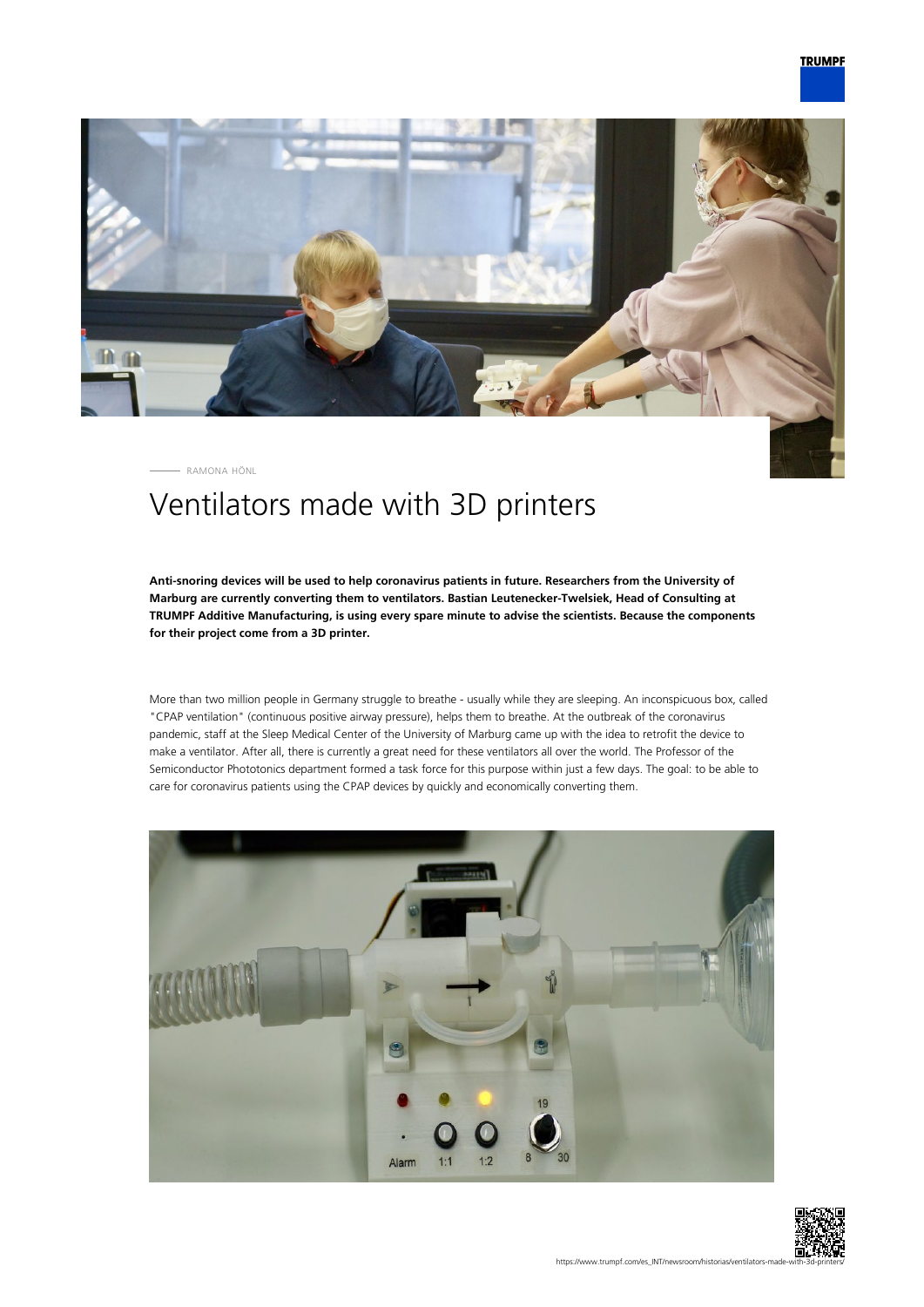

## **3D printing is the first choice**

Developing this emergency solution is a race against time. Which is why the researchers are depending on a technology which helps them to try out new ideas quickly. A 3D printer seemed ideal for this. So they started looking for experts in additive manufacturing. By coincidence, the research team came across Bastian Leutenecker-Twelsiek from TRUMPF. "A member of the task force knew my boss from elementary school. Once he drew my attention to the project, I didn't waste a minute and drove straight to the university", says Leutenecker-Twelsiek.

## **Print data freely accessible worldwide**

Since then Leutenecker-Twelsiek has spent every spare moment with the project team. He advises the researchers on suitable 3D printing methods and supports them in designing the relevant parts. He developed two valves himself which regulate the device pressure when breathing. His involvement in the crisis goes without saying: "We start in the morning on weekends and our working day is open ended. We know we can save lives, so we push ourselves to the limit", says the expert who lives in Marburg on weekends.

The project team has built seven prototypes in just two weeks. The objective now is to obtain emergency approval. At the same time, the researchers are checking if the design data and software codes can be made available online free of cost. This would mean that companies all over the world could manufacture and develop the devices. "The application is a very good example of the innovative nature of 3D printing. We would not achieve our objective as quickly using conventional methods", says Leutenecker-Twelsiek.



Researchers and medical professionals from the University of Marburg use a dummy to test the ventilator. (Source: University of Marburg)

## **More devices are planned in large quantities**

The converted CPAP machines are not suitable for acute coronavirus cases with extreme breathing difficulties. However, patients can switch to them after only a few days of treatment. In the best case scenario, this can ease the shortage of conventional machines, which can then be used exclusively for emergency treatment. In addition, the researchers are aiming to develop a second machine in cooperation with local companies which can be manufactured in the traditional way. This would mean that individual manufacturers could mass-produce the machines in larger batch sizes.



**TRUMPF**